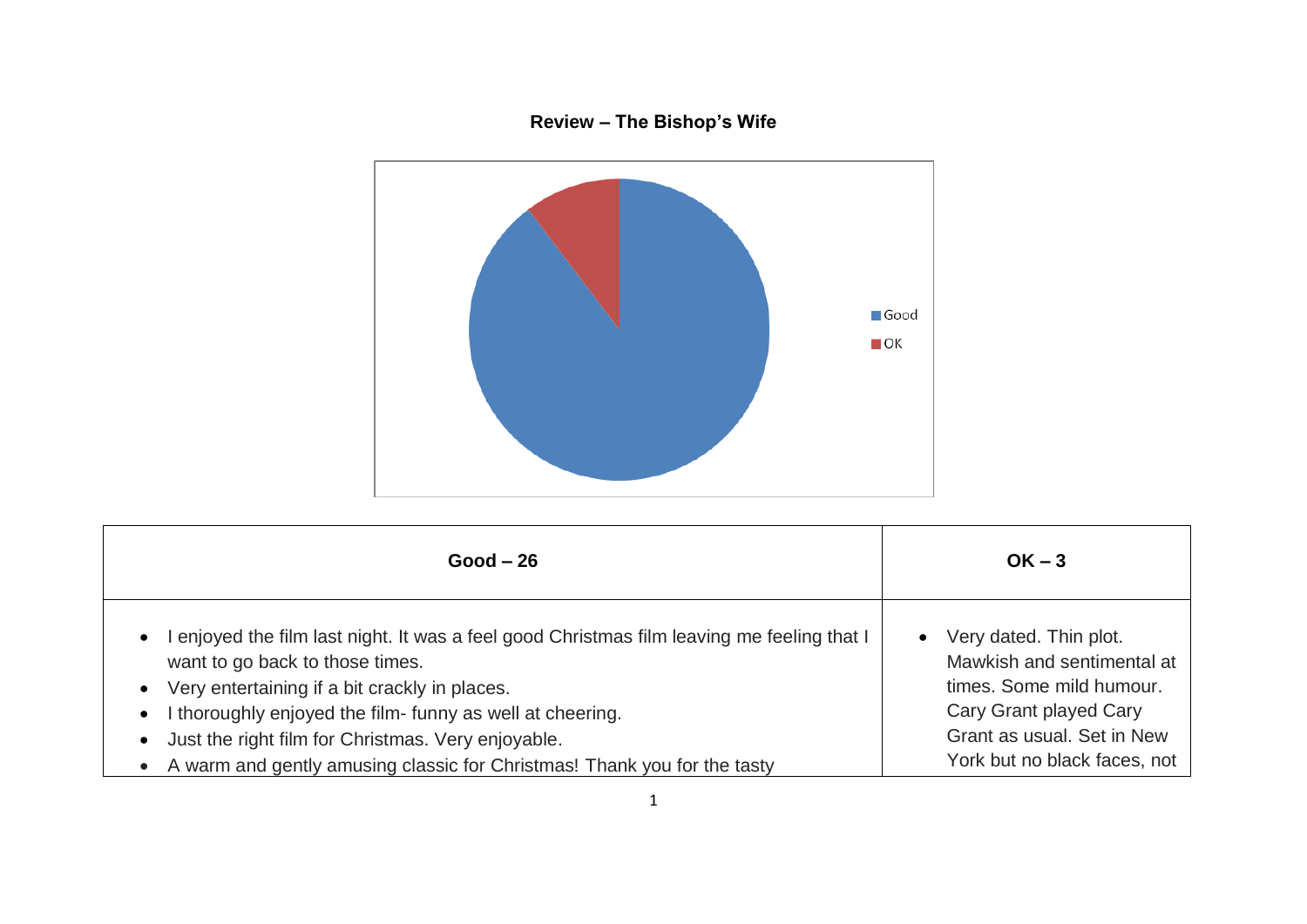refreshments beforehand.

- It showed that you do not need to be religious to show compassion and love towards one's fellow human beings. We could do with some more Dudleys in this world!
- Really enjoyed the film and thought it was the perfect choice for Christmas.
- Good but dated the spirit of Christmas!
- Yes it was a feelgood film, dated, American, a bit cheesy but hey everyone came out smiling. These old black and whites are a popular choice, thank you cinema club!! Christmas cheer in Crofters was jolly too! Thank you.
- Really enjoyed the film. Surprised that it is not a Christmas standard. Can Dudley visit us please?
- Good- great seasonal offering, just what was needed. Lots of happy faces at the end.
- Good- great seasonal offering, just what was needed. Lots of happy faces at the end.
- A very enjoyable pre-Christmas fantasy. Quite imaginative and a product from a less cynical age. We really enjoyed it.
- Made a pleasant evening even better, thank you.
- I enjoyed the film and thought it was 'good'. In keeping with the Christmas spirit (no pun intended).
- An old feel good film. Unlike real life...
- It was good to see this again. It has worn quite well, despite the now unfashionable level of sentimentality. I think there was something wrong with the screening ratio as everyone was short and wide. Fascinating to see Cary Grant and David Niven acting together. Perfect, feel-good, everything-comes-out-right film as antidote for our current times! Thank you.
- $\bullet$  I thought the Bishops wife was good.
- Schmaltzy, dated, unbelievable plot line, you name it it was a cliché of a 1940s movie - and I loved it!!! Just what the doctor ordered for a pre Christmas feel good movie. Well done to have chosen it. An interesting point - I have a heavy cold which

even a comedy black maid. A grudging ok.

- Interesting to consider what motivates random acts of kindness and also fund raising.
- But full (humanist) marks for "value human nature - and swap the cathedral for the needy" - and in 1947.